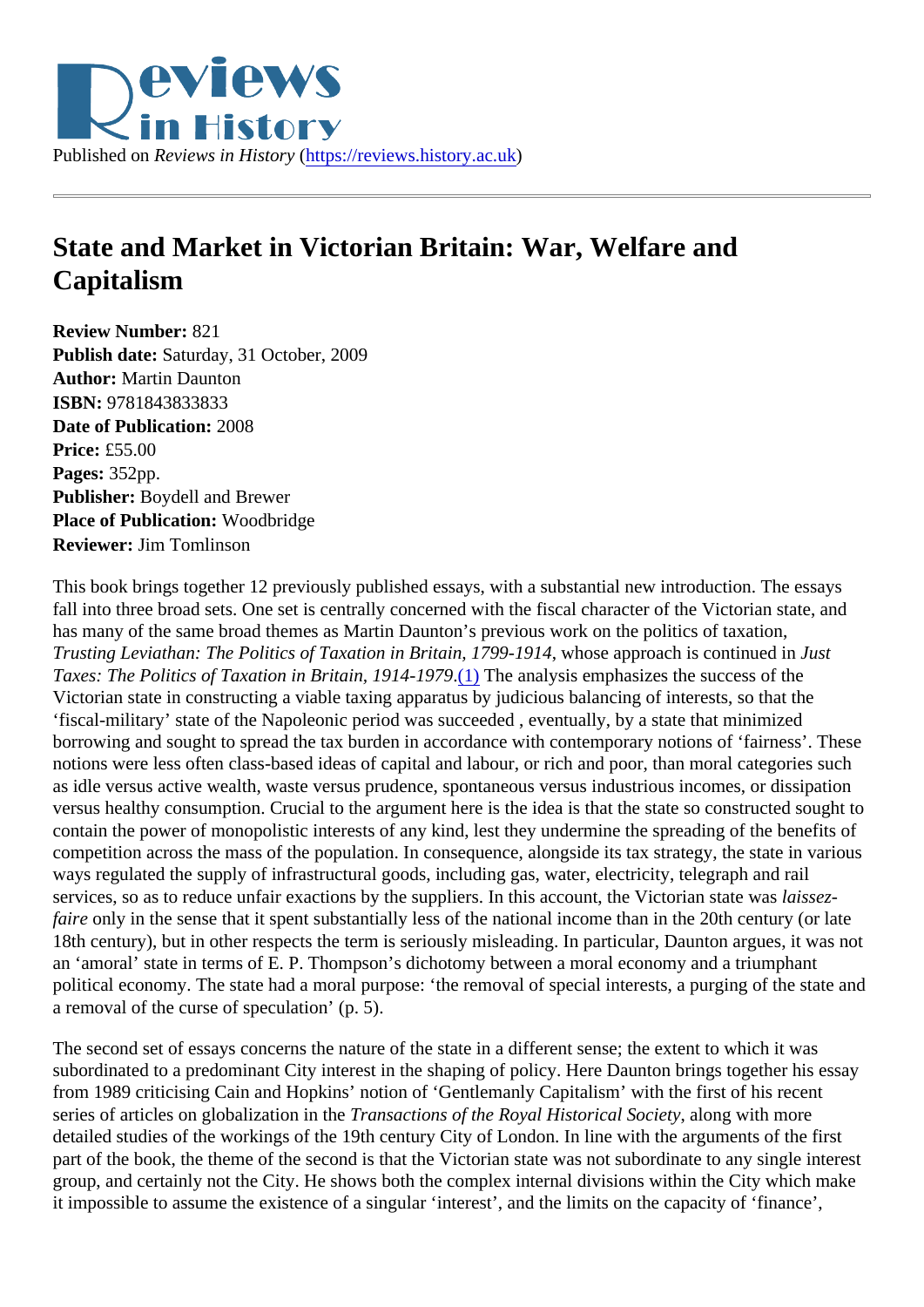however conceived, to subordinate industrial and other interests in determining policy. Conversely, he argues that industrial interests were not subordinated to those of finance as so often alleged. In part the idea that they did relies on a sharp dichotomy between the interests of industry and finance which is unsustainable. Much of the financial system was directly concerned with the provision of credit to industry and commerce. The City certainly had an international orientation, but so did much of industry, with huge reliance on exports of manufactured goods to pay for raw materials (and food), and thus on complex webs of financial services. Rather than losing out to the interests of finance, industrial capitalists in the Victorian and Edwardian period, Daunton argues, largely got the policies they wanted from the central state – free trade, taxation equitable between interests, public order and a relief system based on a free labour market.

The third set of essays links issues of state formation and finance to the developments in non-state provision of welfare, and unlike the rest of the book take the arguments up to the middle of the 20th century. One important theme here (with contemporary resonance) is the Gladstonian distrust of tax privileges for philanthropy, believing this to be another example of potential subversion of public purposes by the rich in the guise of subsidized charity. More broadly, the theme is the paradox of how Victorian Britain, which had such a rich nexus of associational welfare provision, evolved by the mid 20th century into a society with the most centralized state welfare system in the developed world. What is important in looking at this paradox is not to idealize those associational structures, and Daunton points to their often undemocratic character and limited coverage of the population. But, above all, he is concerned, in telling the history of British welfare provision, to undermine a simple linear narrative of the demise of voluntarism and the rise of the state. Rather, the story is one of how different combinations of state, charity, families and markets have provided welfare, and how the relationships between these elements have shifted over time. The shift to a highly centralized welfare state in mid-20th century Britain is seen not largely as the emanation of a centralizing, bureaucratic ideology, but rather as the state pursuing a politically-mandated expansion of welfare provision whilst seeking to sustain trust in itself. Hence, for example, the decision to employ National Insurance as the key financing mechanism for social security.

Books of previously published essays are often welcomed as 'useful compendiums of scattered materials' but any such notion would be wholly inadequate recognition of the value of this book. Though the essays are largely un-amended from their original form, the introduction persuasively shows how they fit together to form a complex, interwoven, and extremely rich account of the Victorian state and the political economy of Victorian society. In that sense, the whole is more than the sum of its parts. Though the core issue is the nature of the Victorian state, the analysis ramifies into a very wide range of issues, on each of which something important is said. On the question of Empire, for example, it is emphasized that the notion of 'Gentlemanly Capitalism' is commonly linked to the argument that the costs of the British Empire were disproportionately born by domestic industrialists and workers to the benefit of financiers and *rentiers* at home, and the colonies (or at least some of them) overseas. But this, it is argued, is too benign a view of the British Empire, within which many countries developed effective mechanisms to extract taxation, and spent the money on purposes which helped Britain, for example by providing infrastructure for the cheap supply of food to the Metropole. On the other hand, British defence spending, while its distribution was closely related to Empire, commonly bought substantial benefits to the home country by defending the world of free trade and international division of labour on which Britain's prosperity rested. Also very telling are more specific points, like the fact that far from turning businessmen into gentry, public schools led their pupils to be more often involved in trade and commerce that their fathers.

The essays collected here have clear, common analytical assumptions underpinning them, though these are not spelt out at great length. These assumptions are those of 'historical institutionalism', which in this context means especially a concern to assert the 'relative autonomy' of the state from societal, including economic interests. In this account the state apparatus is not subordinated to the political process in any direct fashion, but neither is it the creature of any social class or sectional interest like 'the City' or 'Industry'. States pursue their own agendas, but in doing so develop capacities which in turn define future possibilities. These agendas tend to be concerned above all with social stability, and hence lay great store on maintaining state legitimacy and not provoking widespread discontent. This approach shifts attention away